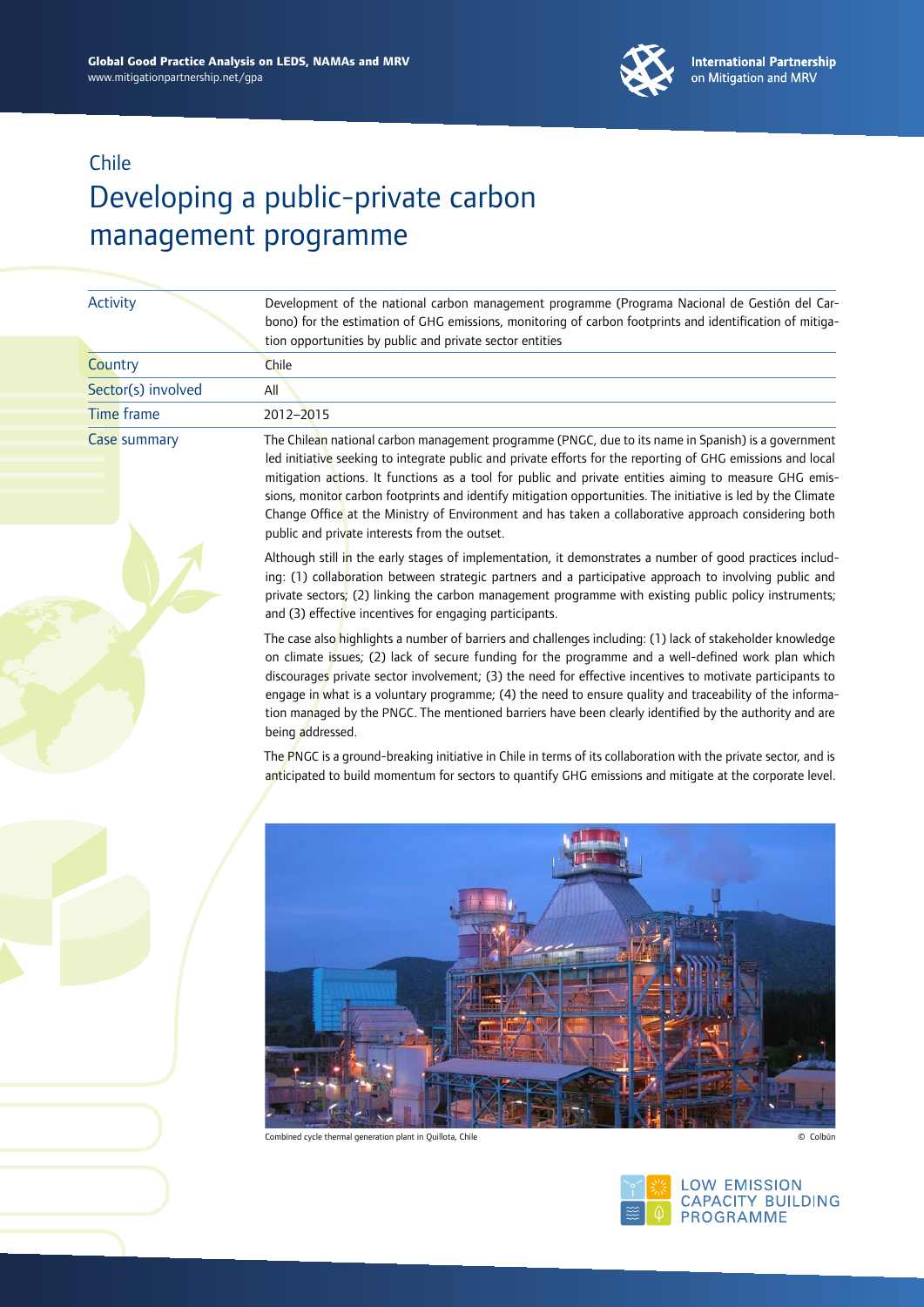#### **Background**

Chile was one of the early movers in Latin America taking advantage of the Clean Development Mechanism (CDM). Several international CDM developers and carbon trading firms were established in Santiago, Chile in the 2004–2008 period aiming to cover the South American region. The country quickly developed local capacities at the governmental and private-sector level for the formulation of emission reduction initiatives that could participate in the regulated and voluntary carbon markets.

The local Designated National Authority (DNA) developed a clear process for the approval of CDM initiatives and jointly with the Ministry of Foreign Affairs promoted Chilean mitigation opportunities, providing an enabling environment for emissions reduction investments in the country.

In this context, the Chilean government made a voluntary commitment in 2009 at the UNFCCC-COP15 in Copenhagen to cut 20% of national GHG emissions by 2020 with a business-as-usual (BAU) baseline based on 2007 estimations. Additional to that, Chile officially entered the OECD group of countries at the beginning of 2010.

In parallel with the climate mitigation efforts undertaken in the public sphere relating to the UNFCCC and other international commitments, the Chilean private sector also progressed in this area. Several firms utilised the CDM and voluntary markets to leverage their initiatives during the time when carbon markets were peaking and CER/VER prices where high enough to cover the transaction costs of offsets. Additional to carbon market participation, some important Chilean firms started measuring their carbon footprint and reporting it voluntarily, aligning their environmental and Corporate Social Responsibility (CSR) efforts with emerging global trends. This trend promoted by some national industrial sectors has been a proactive initiative driven by internal demand for sustainability assessments and reporting, and not a requirement from local authorities.

In this context, the government initiated two important climate mitigation processes during the first half of 2012, which are still on-going:

- » The MAPS Chile initiative ([www.mapschile.cl\)](www.mapschile.cl), which aims to develop low-carbon pathways for the Chilean economy.
- » The Low Emission Capacity Building (LECB) programme (<www.lowemissiondevelopment.org>) which seeks to strengthen technical and institutional capacities of countries for low carbon pathways, while at the same time facilitating inclusion and coordination of the public and private sector in national initiatives addressing climate change.

In the context of the Chilean work under the LECB programme, the authorities determined in 2012 through the Climate Change Office at the Ministry of Environment that there was a need to standardise the carbon footprint estimation tools, monitoring protocols and reporting forms to enable compilation of consistent information to comply with existing voluntary commitments made by the country and potential new binding targets the country could have in a post Kyoto period.

Thus, one of the outcomes established by the Chilean LECB programme was to design and initialise a voluntary carbon management programme: the PNGC.

**Activities** 

- » Design and construction of an IT tool for the estimation and registry of GHG emissions: Using emission factors approved by the Chilean environmental authority, compatible with international standards (ISO 14064) and in line with the national registry for emissions and transfer of pollutants operating with a one-stop service model for reporting to the authority (RETC). This was developed in parallel with the preparation of standardised reporting forms.
- » Testing and refinement the IT tool with public and private entities: Training and focus groups were organized to gather user feedback, which was then incorporated in refinements to the tool.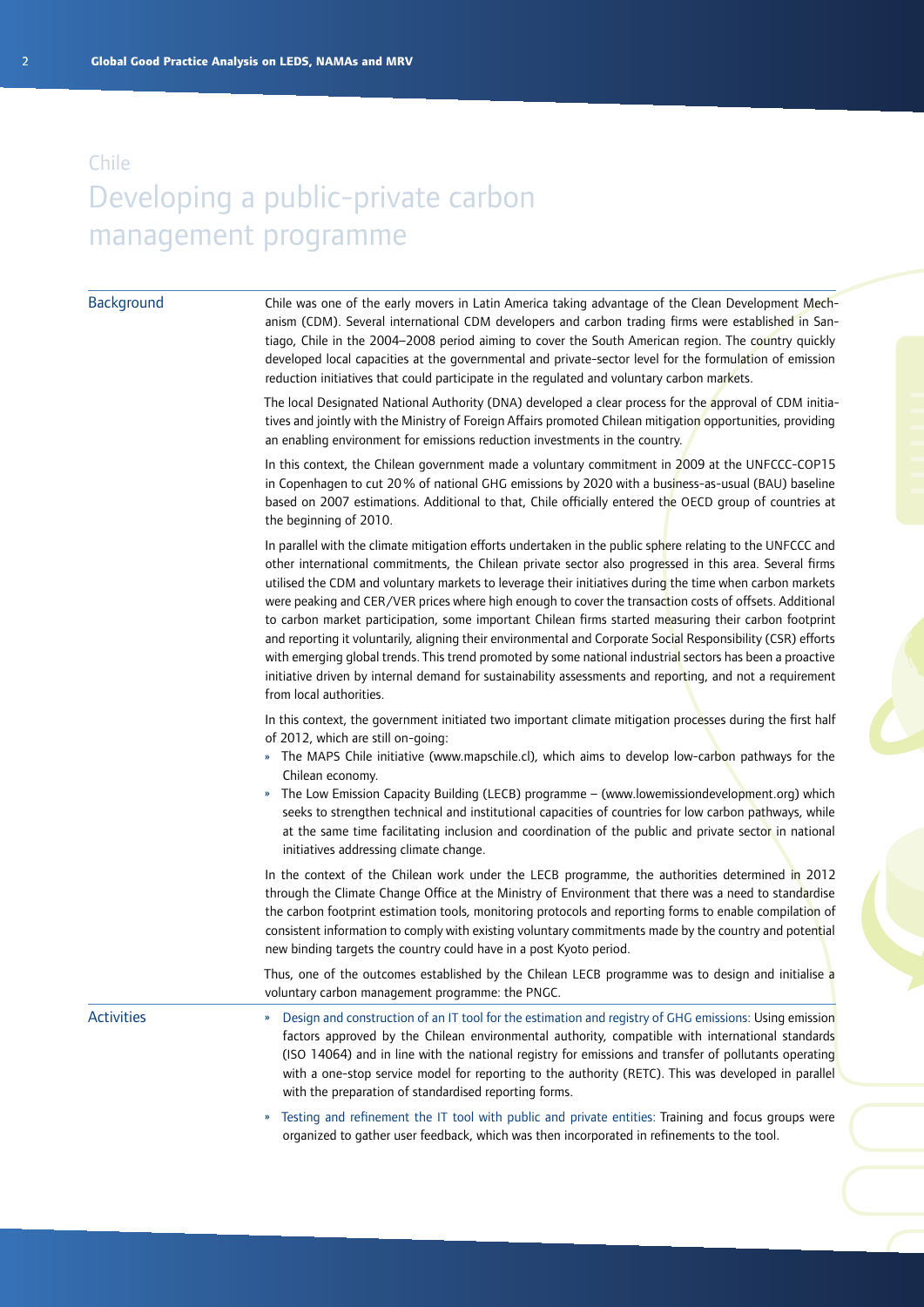- » Analysis of possible incentives: For the participation of private and public entities and the functioning options of the programme as a whole.
- » Piloting and Implementation: Planned phases include piloting and final implementation of the programme. The following diagram shows the timeline of activities:

|                         | Tool development timeline                                                                                                                                                                                                                                                                                                                                                                                                                                                                                                                                                       |
|-------------------------|---------------------------------------------------------------------------------------------------------------------------------------------------------------------------------------------------------------------------------------------------------------------------------------------------------------------------------------------------------------------------------------------------------------------------------------------------------------------------------------------------------------------------------------------------------------------------------|
|                         | 2012-2013<br>2014-2015<br>2013-2014<br>2014<br>Training and trial<br>Programme design<br>Pilot programme<br>Final<br>& Footprint<br>period<br>implementation<br>launch<br>calculator<br>Source: The author.                                                                                                                                                                                                                                                                                                                                                                     |
| Institutions involved   | Ministry of Environment (Climate Change Office); UNDP LECB programme; various public and private<br>sector strategic partners                                                                                                                                                                                                                                                                                                                                                                                                                                                   |
| Cooperation with        | United Nations Development Programme (UNDP)                                                                                                                                                                                                                                                                                                                                                                                                                                                                                                                                     |
| <b>Finance</b>          | The UNDP-LECB program and its rapid gender capacity needs assessment is jointly funded by the Euro-<br>pean Commission; the German Federal Ministry for the Environment, Nature Conservation, Building and<br>Nuclear Safety (BMUB) and the Australian Government. As a component of a first phase of the Chilean<br>LECB initiative running in the period April 2012-March 2015, the PNGC has been funded by UNDP.<br>Meanwhile the Chilean government provides its regular climate team at the Ministry of Environment for<br>the design and implementation of the programme. |
| Impact of activities    | Collaboration between government and private sector: From a policy making process perspective, the<br>PNGC sets a precedent in the country due to the way that the government has worked collaboratively<br>with the private sector.                                                                                                                                                                                                                                                                                                                                            |
|                         | Capacity building: If the initiative is successfully implemented, it shall contribute, among other factors,<br>$\boldsymbol{\mathcal{V}}$<br>to the generation of momentum required to prepare the actors in the economy for the transition to-<br>wards low-carbon development.                                                                                                                                                                                                                                                                                                |
|                         | Improved GHG emissions management: The activities of the PNGC aim to support and encourage<br>$\boldsymbol{\mathcal{V}}$<br>GHG quantification and management at the corporate level, in both the public and private domains,<br>enabling the environment for the promotion of mitigation efforts and the neutralisation of emissions<br>among the various economic actors.                                                                                                                                                                                                     |
|                         | Basis for future national MRV system: The initiative provides an important corner stone for developing<br>$\boldsymbol{\mathcal{V}}$<br>a unified national MRV system.                                                                                                                                                                                                                                                                                                                                                                                                          |
| Why is it good practice | Its participative process with the private sector sets a precedent in policy making for sustainable de-<br>$\boldsymbol{\mathcal{V}}$<br>velopment in the country. It has generated a fruitful discussion with stakeholders, which represents<br>remarkably good practice in the Chilean context. The participative approach has had good reception<br>among stakeholders and is seen as a positive outcome of the initiative.                                                                                                                                                  |
|                         | In the same way, the collaborative work developed by the Ministry of Environment with strategic<br>»<br>partners exploring operational arrangements for the success of the programme, at both the public and<br>private level, is a noteworthy approach. An example of this is the development of possible institutional                                                                                                                                                                                                                                                        |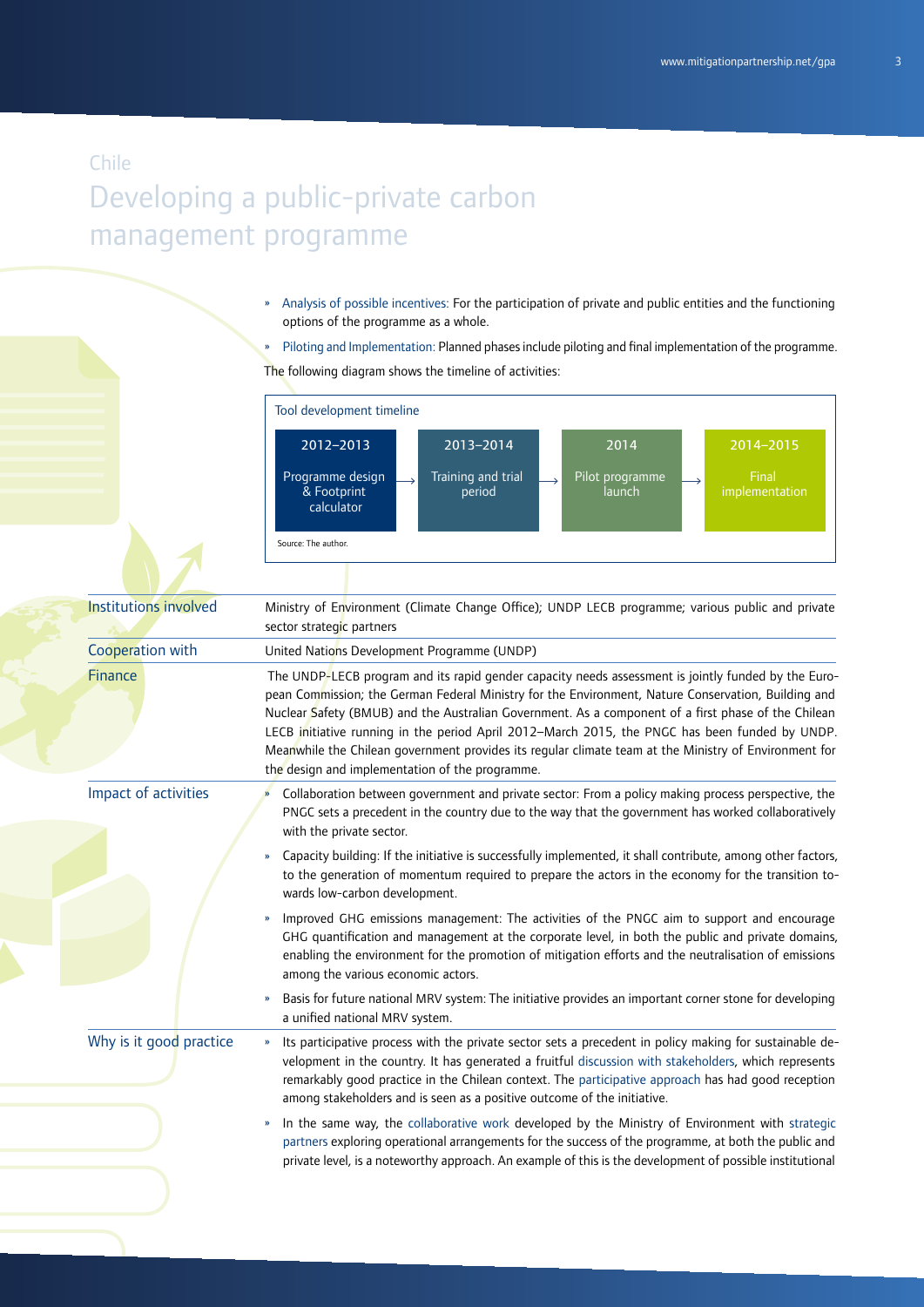|                                    | arrangements which could provide economic incentives for companies using the Chilean standardised<br>norms. Another example along these lines is the cooperation established for the design of the IT<br>tool with companies already involved in the monitoring, reporting and verification of GHG emissions<br>through international initiatives such as the Carbon Disclosure Project (CDP).                                                                                                                                                                                                                                                                                                                                                    |  |
|------------------------------------|---------------------------------------------------------------------------------------------------------------------------------------------------------------------------------------------------------------------------------------------------------------------------------------------------------------------------------------------------------------------------------------------------------------------------------------------------------------------------------------------------------------------------------------------------------------------------------------------------------------------------------------------------------------------------------------------------------------------------------------------------|--|
|                                    | Likewise, a wise move in the formulation of the carbon management programme was the link and<br>consistency of its IT tool with other schemes and instruments already existing in the country: the<br>international standard (ISO 14064) and the one-stop service at the national registry for emissions and<br>transfer of pollutants (RETC).                                                                                                                                                                                                                                                                                                                                                                                                    |  |
|                                    | Also, the authority has realised that given the voluntary nature of the PNGC programme, it is crucial for<br>its scalability to provide effective incentives for participants, and hence is evaluating different options<br>jointly with strategic partners from the public, private and academic spheres.                                                                                                                                                                                                                                                                                                                                                                                                                                        |  |
|                                    | In terms of MRV, the Chilean initiative enables the regular tracking and reporting of GHG emissions<br>$\gamma$<br>for those entities participating in the PNGC Similarly, the Ministry of Environment seeks to secure the<br>quality and traceability of the information on carbon emissions estimated by the IT tool by formulating<br>and standardising quality assurance modalities.                                                                                                                                                                                                                                                                                                                                                          |  |
| <b>Success factors</b>             | Providing a clear road-map: The need for a clear programme road-map from government to provide<br>»<br>clear signals to programme participants.                                                                                                                                                                                                                                                                                                                                                                                                                                                                                                                                                                                                   |  |
|                                    | Designing effective incentives: Define effective incentives for the involvement of the private and public<br>$\boldsymbol{\mathcal{Y}}$<br>sector, given the voluntary basis of the programme.                                                                                                                                                                                                                                                                                                                                                                                                                                                                                                                                                    |  |
|                                    | Sufficient financial resources: To ensure the continuity of the programme.<br>$\boldsymbol{\nu}$                                                                                                                                                                                                                                                                                                                                                                                                                                                                                                                                                                                                                                                  |  |
|                                    | High-quality, traceable GHG emissions information: Based on established international (ISO) standards<br>»<br>and approved by relevant national agencies.                                                                                                                                                                                                                                                                                                                                                                                                                                                                                                                                                                                         |  |
|                                    | Integrated approach from government: A holistic approach from the government of Chile, integrating<br>»<br>perspectives from different public and private sector actions rather than just the Ministry of Environment.                                                                                                                                                                                                                                                                                                                                                                                                                                                                                                                            |  |
| Overcoming barriers/<br>challenges | What were the main barriers/challenges to delivery?<br>How were these barriers/challenges overcome?                                                                                                                                                                                                                                                                                                                                                                                                                                                                                                                                                                                                                                               |  |
| Capacity                           | An important barrier the programme has faced is the lack of knowledge and capacity for GHG manage-<br>ment among many important stakeholders.<br>Several workshops with stakeholders have been organised by the Ministry of Environment with the pur-<br>pose of building the capacities required for the operation of the carbon management programme.                                                                                                                                                                                                                                                                                                                                                                                           |  |
| Economic                           | The programme has also found apathy among some industries.<br>Given the voluntary nature of the programme it is crucial to find interesting incentives for the participants.<br>The authority has understood this barrier and is assessing different types of incentives with public and<br>private strategic partners.                                                                                                                                                                                                                                                                                                                                                                                                                           |  |
|                                    | The lack of a clear long-term work plan regarding the PNGC is a barrier for the engagement of the private<br>sector. For companies, there is little motivation to engage in a programme that requires the disclosure of<br>strategic information without knowing what the consequences could be.<br>The absence of a long-term plan for the PNGC is currently related to a lack of funding for the coming years.<br>The lack of financing mechanisms limits the design of a long-term road-map. The authority is very aware<br>of this situation and is working to address it. An external study is being developed currently to analyse<br>diverse types of incentives and operational forms. This financial barrier is further discussed below. |  |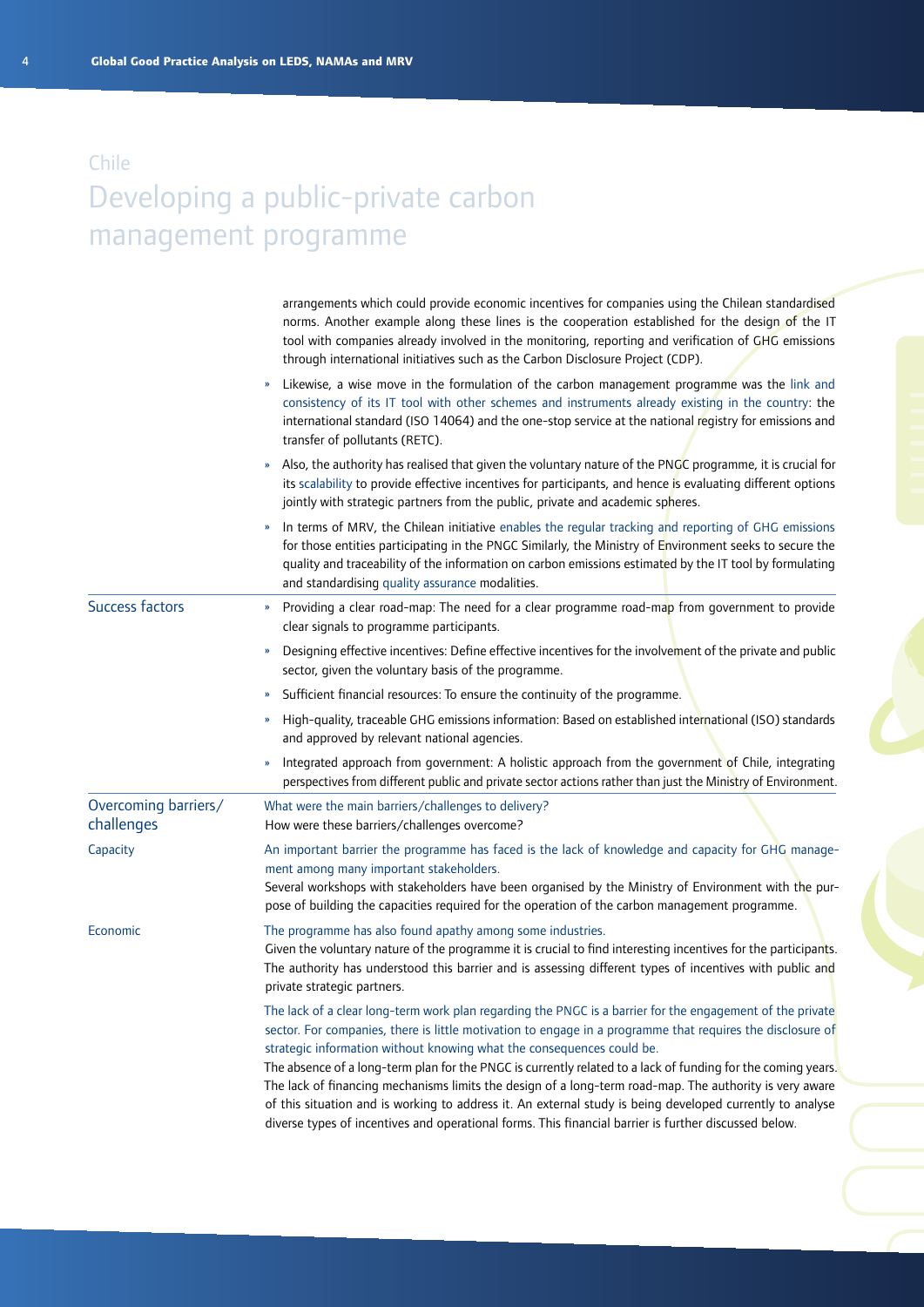#### Financial

Information

Institutional

Lessons learned

The programme is facing a challenge in regards to its financial sustainability. As mentioned, while the PNGC is a component of the Chilean LECB programme, it has a limited duration and budget.

The Ministry of Environment is currently applying for a second round of funding with the global LECB initiative. The Ministry's plan is to validate the PNGC among the stakeholders and to demonstrate its functionality in order to receive funding from the national budget for its operation.

As mentioned previously, another challenge and key factor for the success of the programme is the quality and traceability of the information managed by the PNGC.

In order to overcome this challenge the programme is to consider a validation/verification scheme. The Ministry of Environment is aware of this necessity and is coordinating with the National Norms Institute (INN) the option of having accredited entities that verify the appropriate reporting of the programme participants.

The articulation and coordination with other ministries is a political challenge. There is some degree of overlap between the work being developed by the Ministry of Environment with the PNGC programme and the work on carbon footprint and MRV being done by other ministries.

The Government of Chile is seeking a more coherent and integral overview of the work being developed by its different bureaus in order to avoid replication and duplication of efforts.

- » Effective communication: Nationwide climate policy requires good articulation among different governmental bureaus and a coherent State policy.
- » Understanding the technical capacities which exist among stakeholders: To design effective approaches and capacity building efforts.
- » Careful planning and engagement: The massive engagement of participants in a carbon management programme, either voluntary or regulated, requires a carefully planned and well-articulated implementation process.
- » Providing a clear road-map, timeline and incentives: Essential for private companies to estimate risks and benefits in order to engage in voluntary programmes. Also important to consider the timing of the involvement of different stakeholders.
- » Careful selection of strategic partners: This is important particularly at the outset as misguided enlargement of the strategic partners group could result in misleading discussions and efforts.

How to replicate this practice

- » Coherent climate policy: Coherent climate change policy and good communication among different governmental agencies working to implement it.
- » Stakeholder capacity mapping: Effective analysis of stakeholders' knowledge and capacities on carbon management should be undertaken.
- » Collaborative process: Select and involve strategic partners in a collaborative process from the early stages and throughout.
- » A clear road-map for the process: To provide clarity and certainty to the partners and other stakeholders.
- » Integrated into existing policy: New climate initiatives should be linked and integrated to existing environmental public policy instruments.
- » Attractive incentives: Designed to effectively engage participants in voluntary programmes.